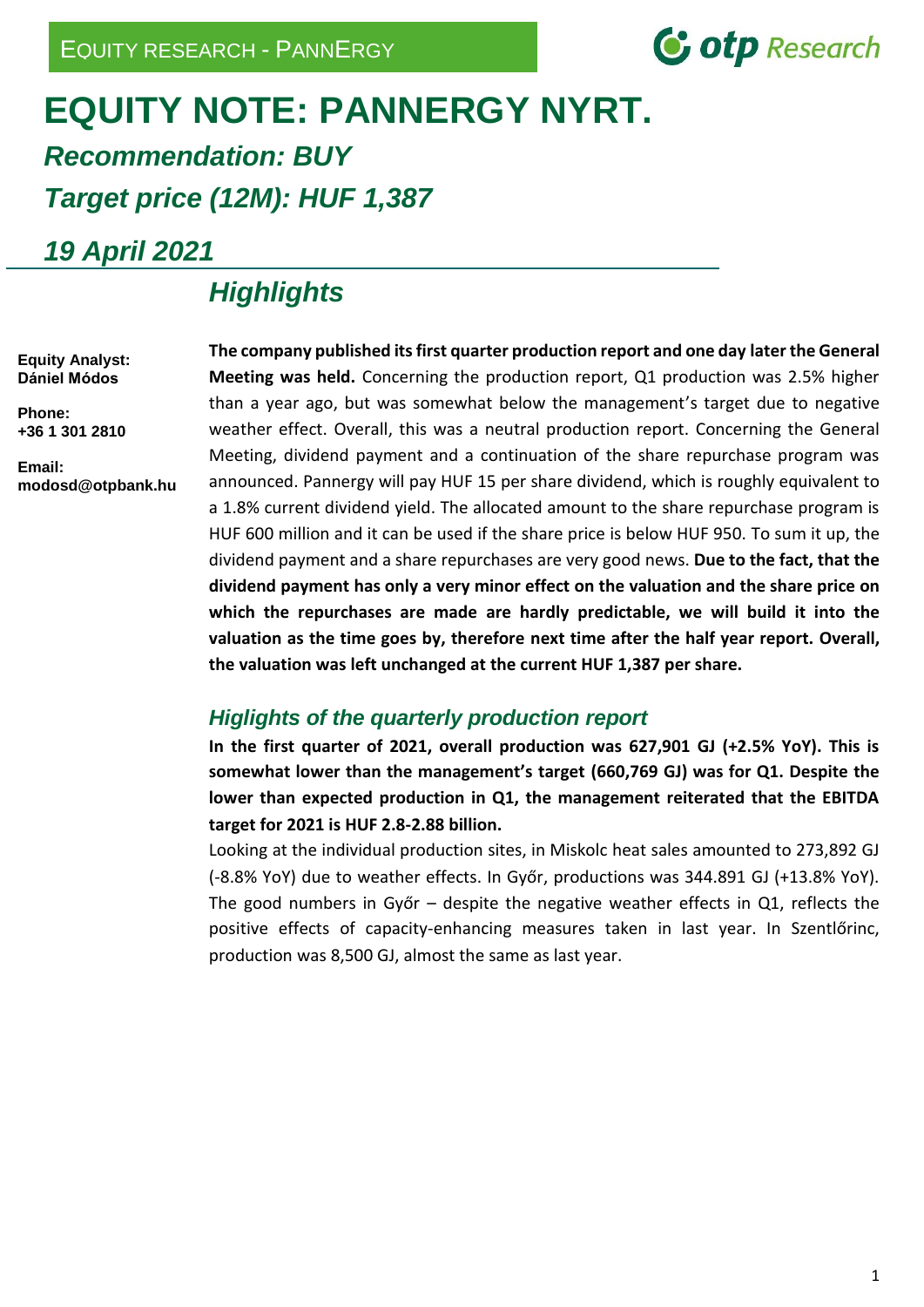### **C** otp Research



# **Combined average monthly temperatures (°C) in Miskolc and Győr**

#### *Dividend and share repurchases programme*

At the General Meeting, dividend payment and a new share repurchases programme was accepted. The company wanted to pay dividend last year, but due to the pandemic, it was postponed.

The amount of the dividend will be HUF 252,823,080 or HUF 15/share. This is equivalent to a 1.8% dividend yield. Additionally, Pannergy will continue its share repurchase programme as well. The overall amount will be HUF 600 million and the company will buy back shares if the share price is between HUF 1 and 950.

**Overall, the dividend and share repurchases are very good news, because it can signal that the company arrived at a more mature phase**, which could appeal for new investors. Additionally, utility companies are mainly held for their dividends (or as a defensive play in times of uncertainty), therefore paying dividends definitely increases the company's perceived attractiveness. The main question now, that how the future dividend payment will evolve.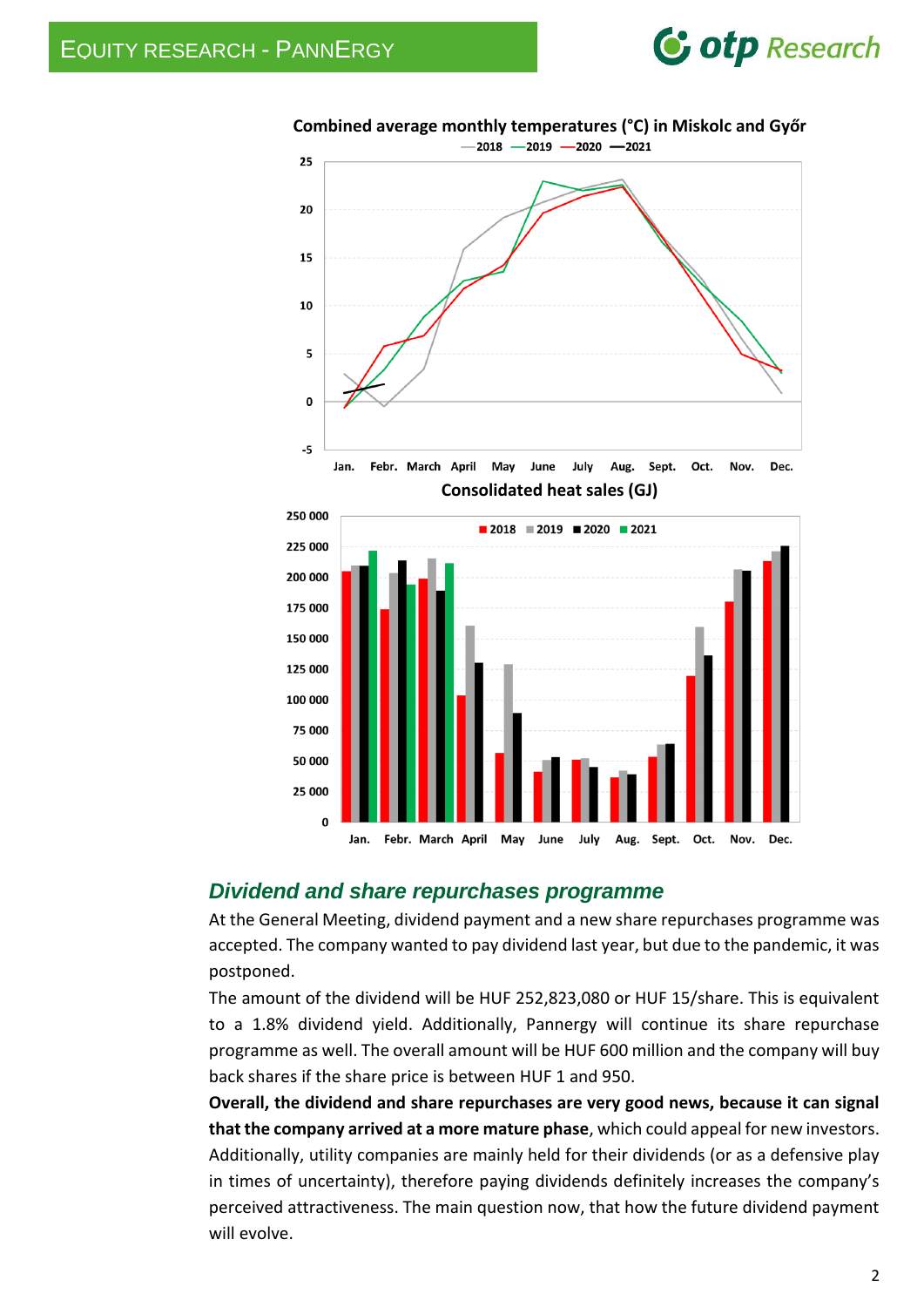### **C** otp Research

### *Risks surrounding PannErgy's economic activity*

1. **Price risk:** The administered price is set at a level that takes into account the cost of doing business and providing a fair profit. However, the administered price setting has inherent risks related to the administrative authority.

Moreover, at the moment PannErgy provides heat at a lower cost than its peers (natural gas). However, if natural gas prices fall significantly, then consumers who do not have mandatory purchase agreement with PannErgy could switch to other sources of heat.

2. **Environmental risks:** Extreme weather conditions during the heating season could harm the company's profit target. If the winter season is too short or too cold – due to global warming or other extreme weather conditions – the costs are higher, as the output from the drilling wells drops.

3. **Operational risks:** Maintenance costs increased significantly at the Győr Project in 2016 due to scaling issues concerning the tubing and pumps, and this has reduced production. Although the problem was addressed, we identify it as a source of risk in the future as well. This could be a risk to our depreciation forecast as well.

4. **Improving energy efficiency risk:** It is not necessarily a PannErgy-specific risk, but in the long term, the building of passive houses and the coming investment  $-$  which increases the energy efficiency of houses and flats – could decrease demand for heat.

5. **Pandemic risks:** Based on our current knowledge, covid-19 has no material effect on the company. However, the covid crisis and its economic effects may change rapidly and unpredictably in the future. This may pose some unforeseen risks for PannErgy as well.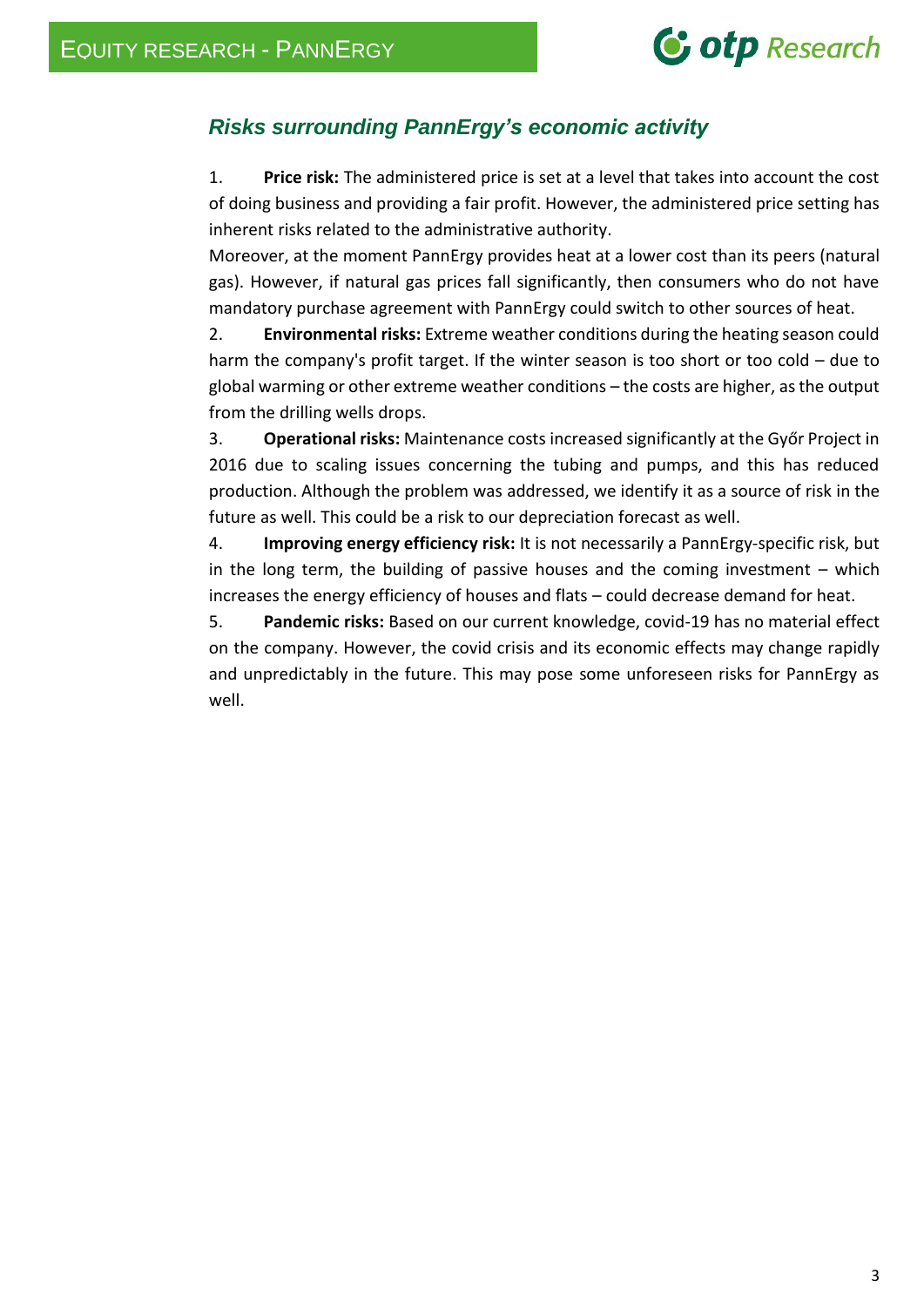## **C** otp Research

#### **Notes:**

[The initiation report, which contains the assumptions of the models used, is available here.](https://bet.hu/pfile/file?path=/site/Magyar/Dokumentumok/Tozsdetagoknak/Tozsdetagok-elemzesei/OTP-Researh-Pannergy-initiation-report-20171218.pdf1)

[The valuation methodology used in this present equity research note to determine our price targets and](https://www.otpbank.hu/static/elemzesikozpont/other/elemzesek/12826_equityvaluationmethodology.pdf)  [recommendations is available here.](https://www.otpbank.hu/static/elemzesikozpont/other/elemzesek/12826_equityvaluationmethodology.pdf) [\(Also available in Hungarian\)](https://www.otpbank.hu/static/elemzesikozpont/other/elemzesek/12827_Modszertan.pdf)

This investment recommendation has not used proprietary models.

The risk warning, which includes the adequate explanations of the length of time of the investment to which the recommendation relates as well as a sensitivity analysis of the assumptions, is indicated in the part of this recommendation where the length of time and the risks of the investment are presented.

Any information relating to the date and time for the price mentioned in this recommendation is revealed in the part of the recommendation where the given price is indicated.

OTP Bank Plc's recommendations and price targets history for PannErgy in the past twelve months:

| <b>Date</b> | <b>Recommendations</b> | <b>Target Price</b> | <b>Publication</b> |
|-------------|------------------------|---------------------|--------------------|
| 16/01/2019  | <b>BUY</b>             | <b>HUF 1,090</b>    | <b>Equity note</b> |
| 25/03/2019  | <b>Under revision</b>  |                     | <b>Equity note</b> |
| 16/04/2019  | <b>Under revision</b>  |                     | <b>Equity note</b> |
| 30/04/2019  | <b>BUY</b>             | <b>HUF 1,106</b>    | <b>Equity note</b> |
| 16/07/2019  | <b>BUY</b>             | <b>HUF 1,106</b>    | <b>Equity note</b> |
| 04/09/2019  | <b>BUY</b>             | <b>HUF 1,106</b>    | <b>Equity note</b> |
| 16/10/2019  | <b>BUY</b>             | <b>HUF 1,196</b>    | <b>Equity note</b> |
| 16/01/2020  | <b>BUY</b>             | <b>HUF 1,196</b>    | <b>Equity note</b> |
| 30/03/2020  | <b>BUY</b>             | <b>HUF 1,196</b>    | <b>Equity note</b> |
| 15/04/2020  | <b>BUY</b>             | <b>HUF1,196</b>     | <b>Equity note</b> |
| 20/07/2020  | <b>BUY</b>             | <b>HUF 1,196</b>    | <b>Equity note</b> |
| 20/07/2020  | <b>BUY</b>             | <b>HUF 1,216</b>    | <b>Equity note</b> |
| 16/10/2020  | <b>BUY</b>             | <b>HUF 1,204</b>    | <b>Equity note</b> |
| 18/01/2021  | <b>BUY</b>             | <b>HUF 1,204</b>    | <b>Equity note</b> |
| 29/03/2021  | <b>BUY</b>             | <b>HUF 1,387</b>    | <b>Equity note</b> |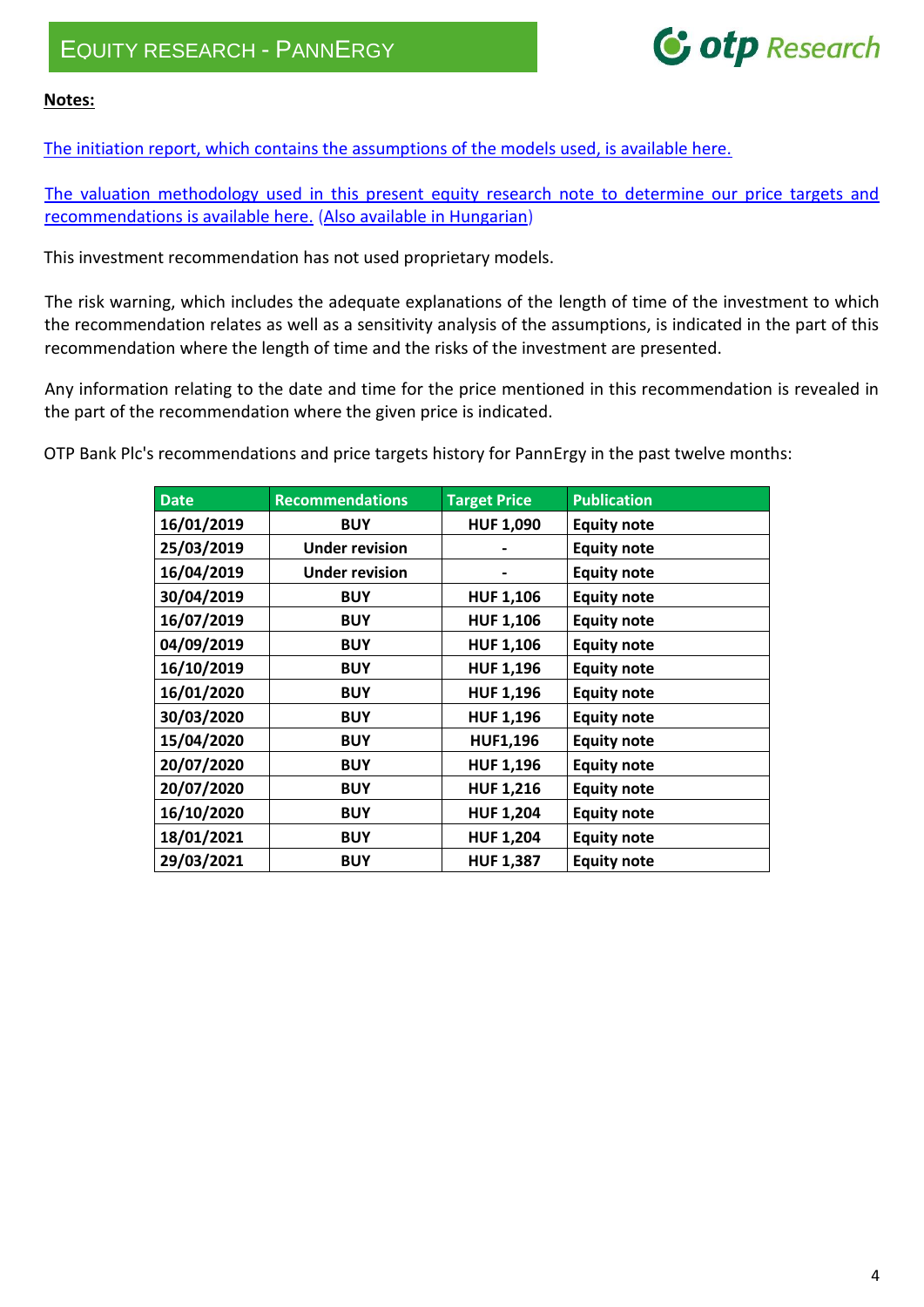### EQUITY RESEARCH - PANNERGY

# C otp Research

|               |                        | <b>Percent of</b> |
|---------------|------------------------|-------------------|
| <b>Period</b> | <b>Recommendations</b> | recommendation    |
|               | <b>BUY</b>             | 93,5%             |
| 2019Q1        | <b>HOLD</b>            | 0%                |
|               | <b>SELL</b>            | 0%                |
|               | <b>Under revision</b>  | 6,5%              |
|               | <b>BUY</b>             | 67%               |
| 2019Q2        | <b>HOLD</b>            | 0%                |
|               | <b>SELL</b>            | 0%                |
|               | <b>Under revision</b>  | 33%               |
|               | <b>BUY</b>             | 100%              |
| 2019Q3        | <b>HOLD</b>            | 0%                |
|               | <b>SELL</b>            | 0%                |
|               | <b>BUY</b>             | 100%              |
| 2019Q4        | <b>HOLD</b>            | 0%                |
|               | <b>SELL</b>            | 0%                |
|               | <b>BUY</b>             | 100%              |
| 2020Q1        | <b>HOLD</b>            | 0%                |
|               | <b>SELL</b>            | 0%                |
|               | <b>BUY</b>             | 100%              |
| 2020Q2        | <b>HOLD</b>            | 0%                |
|               | <b>SELL</b>            | 0%                |
|               | <b>BUY</b>             | 100%              |
| 2020Q3        | <b>HOLD</b>            | 0%                |
|               | <b>SELL</b>            | 0%                |
|               | <b>BUY</b>             | 100%              |
| 2020Q4        | <b>HOLD</b>            | 0%                |
|               | <b>SELL</b>            | 0%                |
|               | <b>BUY</b>             | 100%              |
| 2021Q1        | <b>HOLD</b>            | 0%                |
|               | <b>SELL</b>            | 0%                |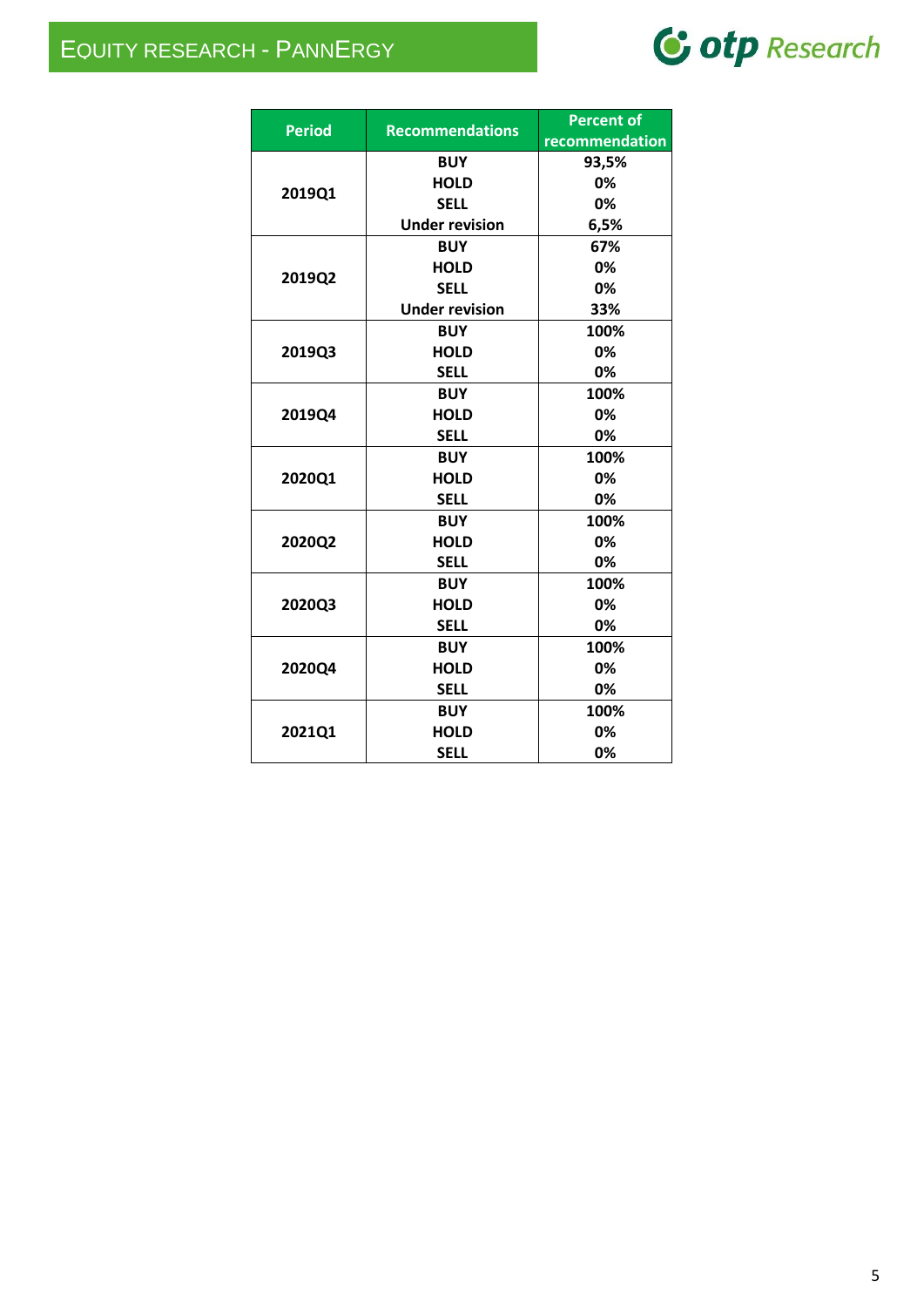## **G** otp Research

#### [The list of all recommendations made in the past 12 months is available here.](https://bse.hu/bse-analyses/analyses/pannergy-analysis) **Disclaimer 1**

This research/commentary was prepared by the assignment of the Budapest Stock Exchange Ltd. (registered seat: 1054 Budapest, Szabadság tér 7. Platina torony I. ép. IV. emelet; company registration number: 01-10-044764, hereinafter: BSE) under the agreement that was concluded by and between BSE and OTP Bank Plc (registered seat: H-1051 Budapest, Nádor utca 16., Hungary, company registration number: 01-10-041585, hereinafter: OTP Bank or Investment Service Provider).

The BSE shall not be liable for the content of this research/commentary, especially for the accuracy and completeness of the information therein and for the forecasts and conclusions. The Service Provider is entitled to all copyrights regarding this research/commentary however BSE is entitled to use and advertise/disseminate it without amending its content.

This research/commentary shall not be qualified as investment advice specified in Point 9 Section 4 (2) of Act No. CXXXVIII of 2007 on Investment Firms and Commodity Dealers and on the Regulations Governing their Activities. Furthermore, this document shall not be qualified as an offer or call to tenders for the purchase, sale or hold of the financial instrument(s) concerned by the research/commentary.

#### **Disclaimer 2**

1. Pursuant to the Commission-delegated regulation 2017/565/EU of the European Parliament, the content of this document shall be considered as an investment research, which recommends or suggests an investment strategy, explicitly or implicitly concerning one or more financial instruments or the issuers of financial instruments, including any opinion as to the present or future value or price of such instruments. The statements in this investment research contain objective or independent explanation. Furthermore, pursuant to Directive 2014/65/EU of the European Parliament and of the Council, this document shall be considered as investment recommendation. This document does not take into account investors' individual interests, circumstances, or objectives; therefore, in the absence of personal recommendation, it shall not be considered as an investment advice.

OTP Bank intends to make this document available to its clients or to the public, or to make it accessible to other persons in a way that allows this document to be disseminated to the public.

- 2. Information herein reflects the market situation at the time of writing. It provides only momentary information and may change as market conditions and circumstances develop. Additional information may be available on request. Where a figure relates to a period on or before the date of communication, the figure relates to the past and indicates a historic data. Past performance is not a reliable indicator of future results and shall be not treated as such. OTP Bank makes no representation or warranty, express or implied, is made regarding future performance of any financial instrument mentioned in this communication. OTP Bank shall have no liability for the information contained in this for any loss or damage whether direct, indirect, financial, economic, or consequential, whether or not caused by the negligent act or omission of OTP Bank, provided that such limitation of liability shall not apply to any liability which cannot be excluded or limited under the applicable law.
- 3. The issuer of this report does not claim that the information presented herein is perfectly accurate or complete. However it is based on sources available to the public and widely believed to be reliable. Also the opinions and estimates presented herein reflect a professional subjective judgment at the original date of publication and are therefore subject to change thereafter without notice. Furthermore there can be no guarantees that any market developments will unfold as forecasted. Opinions and estimates constitute our judgment and are subject to change without notice.
- 4. The issuer(s) of the product(s) mentioned in this document do not hold more than 5% of OTP Bank's registered capital. OTP Bank is a market maker of the financial instrument that is discussed in this document. Neither was OTP Bank a lead-manager (organizer) or joint lead manager (organizer) of any public placement of the issuer's financial instruments (e.g. securities) in the previous 12 months. Regarding investment services defined in Sections A and B of Annex 1 of Directive 2014/65/EU, OTP Bank is not a party of the agreement with the issuer. OTP Bank maintains a conflict of interest policy and it keeps such records, and is has requirements that regulate the transmission of bank secrets and securities secrets, which requirements shall be considered as the effective internal organizational and management solutions as well as information barriers to prevent or manage conflicts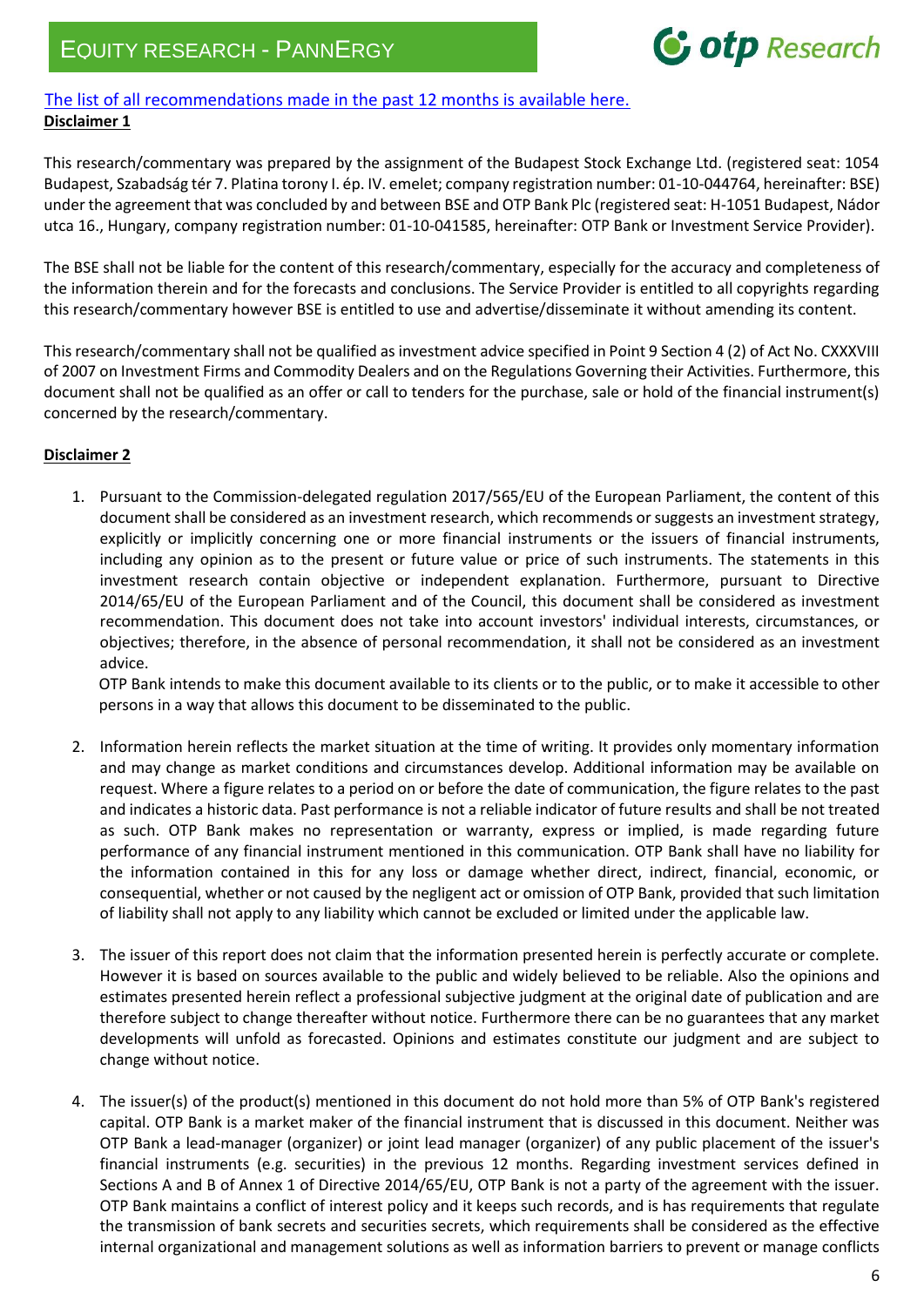# **G** otp Research

of interest. The remuneration of the person(s) participating in preparing the recommendation is not directly related to the transactions carried out as part of the investment services specified in Sections A and B of Annex 1 of Directive 2014/65/EU, or to transactions carried out by them or by other legal entities of the same group or to trading fees that they or another legal person of the same group receive. OTP Bank does not hold net long or short positions that exceed 0.5% threshold of the issuer's total registered capital.

- 5. OTP Bank has developed appropriate internal procedures for (i) the personal transactions and tradings of financial analysts and other relevant persons, (ii) the physical separation of the financial analysts involved in the production of investment research and other relevant persons; moreover, information barriers have been implemented, (iii) for accepting and managing incentives and remuneration.
- 6. This communication does not contain a comprehensive analysis of the described issues; it is only for information purposes. No part, chapter, or the entirety of this information shall be considered as investment advice, not even if any part of this document contains a description of a certain financial instrument in terms of its possible price or yield development, and the related investment options. This information shall not be considered as legal, tax or accounting advice.
- 7. This information reflects the market situation at the time when the document was prepared. You may request more information from OTP Bank. This document was prepared based on publicly accessible information made available to OTP Bank from one or more sources. This document was prepared using data, facts and information from the following essential sources: Bloomberg, Reuters, Hungarian Central Statistical Office, Eurostat, Magyar Nemzeti Bank (Hungary's central bank), and European Central Bank (ECB). Although the information in this document has been prepared in good faith from sources that OTP Bank believes to be reliable, we do not represent or warrant its accuracy or completeness. This document represents the opinion and estimations of analysts at OTP Research, based on publicly available data. You may receive different recommendation from the staff of OTP Bank, in particular if you are provided investment advice based on an investment advice agreement. The content of this document is based on the opinion of OTP Research's analyst at the time when the document was prepared, and they may be subject to change at any time in the future without further notice.
- 8. Please be informed that, irrespective of the statements of this investment research, OTP Bank is entitled to deal or trade as market maker, acting in good faith and in accordance with the usual way of market-making, with the financial instruments distributed by the issuer(s) specified in this document, as well as to provide other investment activities or ancillary (investment) services, and/or other financial or ancillary financial services to the issuer and other persons.
- 9. This document shall not be a basis for any further analysis in relation to the financial instruments contained therein. Any reference in this document to the future distribution of a financial instrument shall be construed as indicative, preliminary and informative, and any analysis of such financial instrument is exclusively based on publicly available information listed in the respective prospectus or announcement. The content of this document shall not imply that OTP Bank acts as an agent, a fiduciary, or an advisor to, or on behalf on, any prospective purchaser of the financial instruments discussed herein.
- 10. For certain persons, access to the products and/or services discussed in this document may not be granted, or it may be limited. The act of preparing this document by OTP Bank, its uploading to the website, its publication may under no circumstances be considered as OTP Bank's intention to make available product and/or service information in the prospectus to persons whom any country or state prohibits from having or obtaining the given product and/or service, including the promotion and the advertisement thereof. This communication and any of the financial instruments and information contained herein are not intended for the use of private investors in the UK and US. OTP Bank is not allowed to provide direct investment services to US investors. Any individual decision or investment made based on this publication is made solely at the risk of the client and OTP Bank shall not be held responsible for the success of the investment decisions or for attaining the Client's target.
- 11. This publication contains generic presentation of information and knowledge, thus it does not take into account the individual clients' unique and special interests, financial condition, or their ability and willingness to take risks. Therefore please contact our staff or contact your banking consultant for advice before you make an investment decision. The assessment and the consideration of the individual circumstances is provided by the suitability and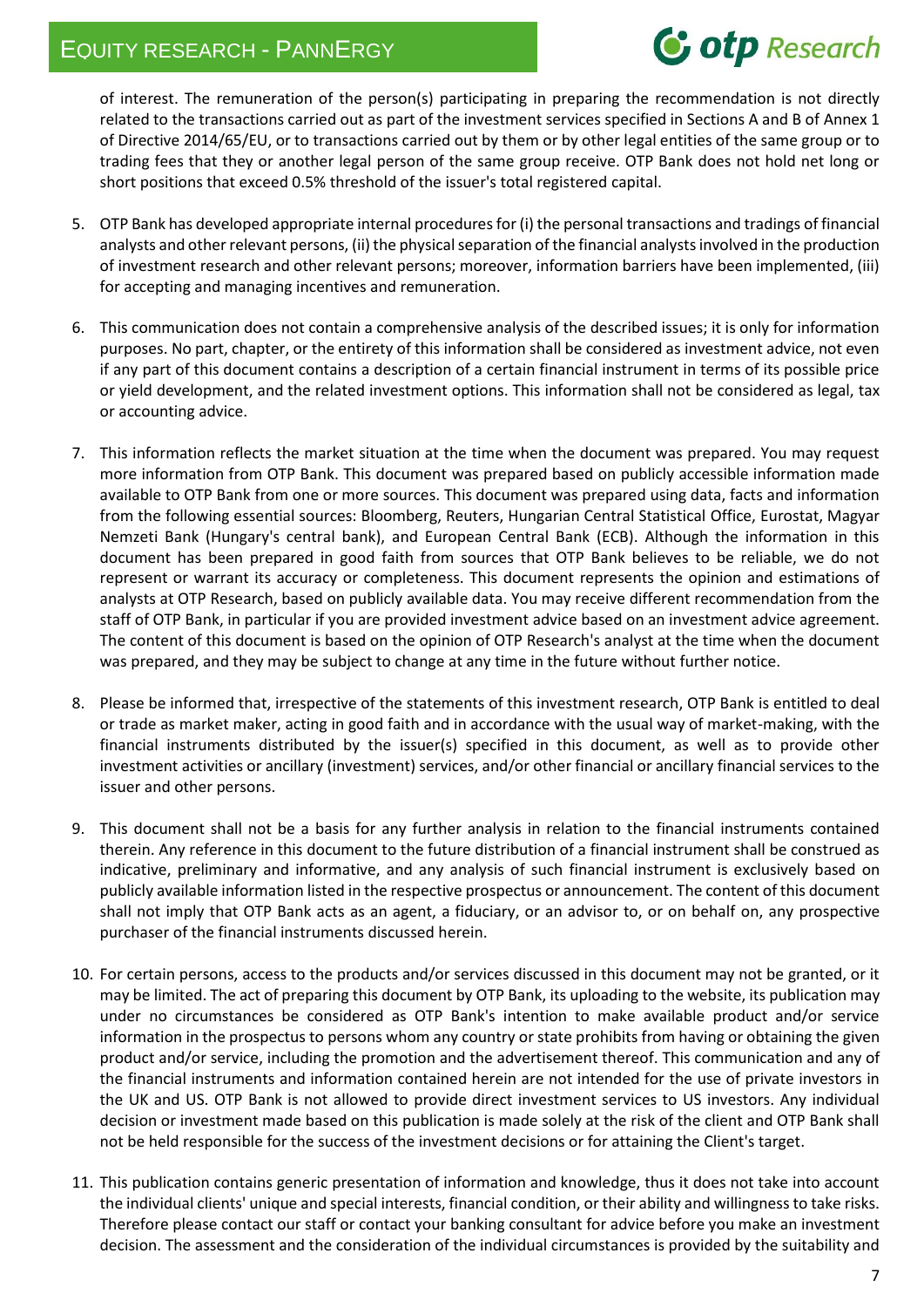compliance tests that assess clients' financial knowledge, experience, risk-taking abilities, as well as the examination of the target market.

- 12. Before making an informed decision to invest and to use the services, please carefully read through all documents, including the documentation, prospectus, regulations, terms and conditions, announcements and key information documents for that product/service, and carefully consider the subject, the risk, the fees and costs of your investment, the possibility of any loss, and seek information about the tax regulations regarding the product and the investment. The prices of financial instruments and securities are changing, outrights sales are realized at then current market prices, which may involve losses. The information and opinions in this document do not substitute or take the place of the issuance documentation for the given financial assets (e.g. prospectus, fund management rules), or their brochures or announcements.
- 13. You assume total responsibility and risk for any specific decision or investment; OTP Bank shall not be held responsible for the effectiveness of investment decisions or for reaching your purpose, nor for the individual investment decision made based on this document or any part thereof, or for their consequences. Investments in financial instruments carry a certain degree of risk, which may affect the effectiveness of the investment decision, and investors may not receive the whole amount they had expected the investment to yield in their investment targets; they may not preserve even the invested amount, therefore the invested capital might even decrease, be wholly lost, or even lead to additional payment obligation.
- 14. Trading with leveraged products (such as foreign exchange contracts, or shares and indices that have underlying products) carries a considerable amount of risk, and these products are not suitable for all investors. Trading with leveraged products carries the risk of losing all capital, and it may incur losses that exceed the amount invested.
- 15. **The figures and information described herein refer to the past, and past performance is not a reliable indicator of future yields, changes, or performance.** The changes on money and capital markets, the fluctuation of prices, the development of investments and their yields are influenced by the combined effect of multiple factors; one important factor of them is the change in investors' expectations. **The development of prices, the future yield of financial assets, indices or indicators, the examination of their changes, trends, and future performance is based on estimations and forecasts, which forecasts do not allow reliable conclusions to be drawn about the future moves of prices, real future yields, changes, or performance.** For each product and service, please assess their tax accounting implications, and other tax consequences, taking into account that they cannot be precisely assessed without knowing the effective tax regulations of the client's individual circumstances; and these legislative provisions as well as the circumstances may change over time.
- 16. OTP Bank reserves the right to modify this document in the future, without prior notice. The planned frequency of updates to the recommendation is quarterly. The initiation report preceding this research was published on 18 December 2017.
- 17. OTP Bank (business registration number: 01-10-041-585; registered seat: Nádor utca 16., Budapest H-1051, Hungary; authorised by Magyar Nemzeti Bank (former supervisory authority: Hungarian Financial Supervisory Authority, 'PSZÁF'). Supervisory authority: Magyar Nemzeti Bank (National Bank of Hungary – H-1054 Budapest, Szabadság tér 9); financial customer services: H-1013 Budapest, Krisztina krt. 39. The terms and conditions of this equity research and disclaimer shall be governed by and construed in accordance with Hungarian law.
- 18. Please note that the Internet is not a secure environment and OTP Bank does not accept any liability for any loss caused by the result of using this report in a form altered or delayed by the wilful or accidental interception, corruption or virus infection.
- 19. OTP Bank, in compliance with the applicable law, assumes no responsibility, obligation, warranty or guarantee whatsoever for any direct or indirect damage (including losses arising from investments), or for the costs or expenses, detrimental legal consequences or other sanctions (including punitive and consequential damage) sustained by any natural or legal person as a result of the purchase or sale of financial instruments or engaging investment services described herein, even if OTP Bank was warned of the possibility of such occurrences.